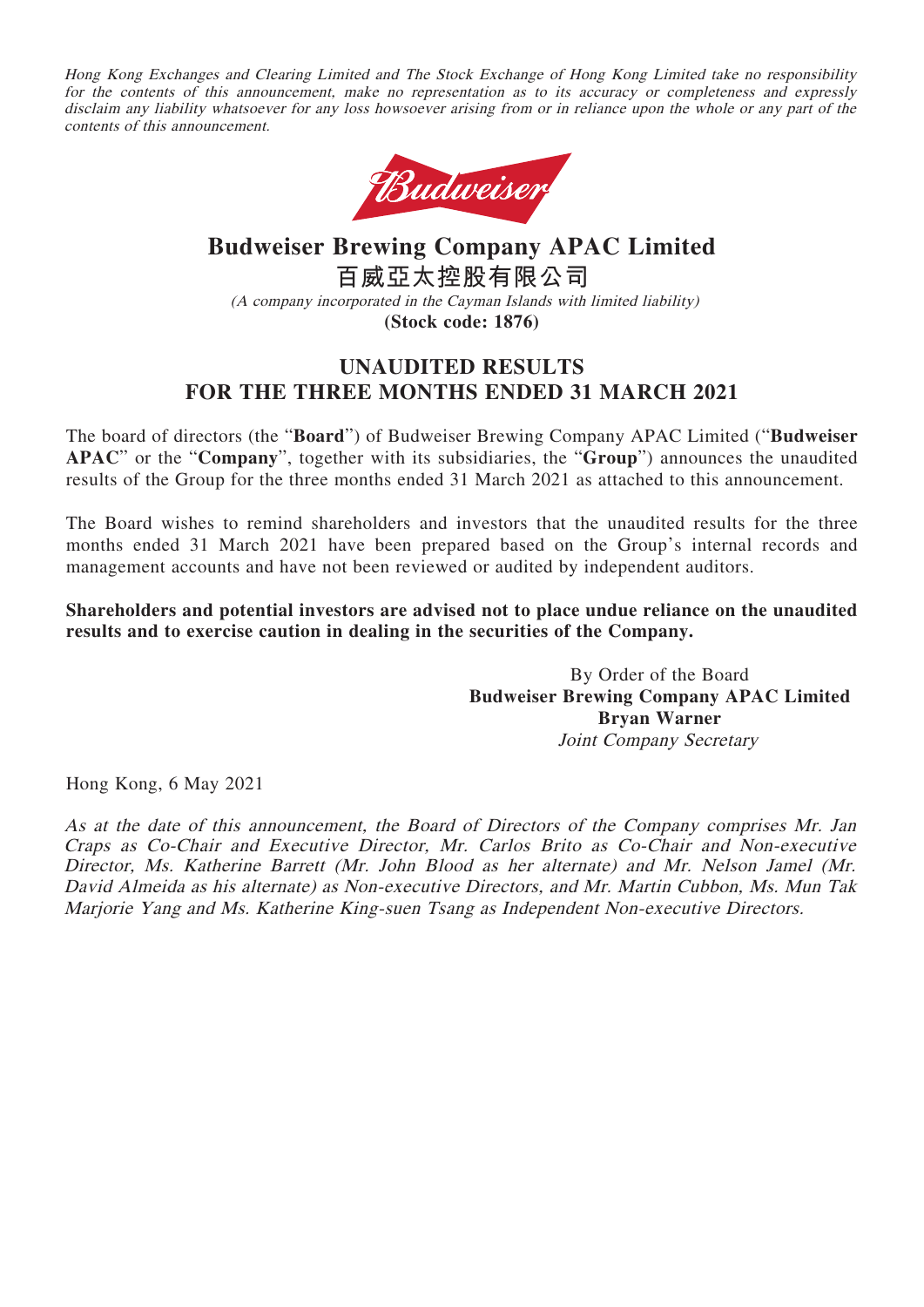

# **Budweiser APAC Reports Three Months 2021 Result**

"The fundamental strengths of our company have positioned us well for a solid recovery in 1Q21. With the resilience and commitment of our people and partners, we started the year with strong momentum across key markets.

We will continue to focus on our premiumization strategy, both through innovation in the beer category and by seeding future growth opportunities beyond it, while accelerating the digital transformation of our customer and consumer touchpoints.

With our strong foundation and expanding portfolio, we are excited to build an APAC beverage leader with sustainable, high-quality growth." – Jan Craps, Executive Director, Co-Chair and CEO

# **Volume1 +64.6%**

Total volumes improved by 64.6%, primarily driven by the successful execution of our premiumization strategy and Lunar New Year campaigns across key markets, coupled with a favorable comparable

# **Revenue +63.7%**

Revenue grew by 63.7%, tempered by unfavorable country mix, with revenue per hl growth in our key markets

# **Cost of Sales (CoS) +37.6%**

CoS increased by 37.6% in total, while improving by 16.4% on a per hl basis, primarily driven by operational efficiencies

# **Normalized EBITDA2 +192.9%**

Normalized EBITDA grew by 192.9% to 528 million USD, increasing normalized EBITDA margin to 32.5%

# **Normalized Profit 236 million USD**

Normalized profit attributable to equity holders of Budweiser APAC in 1Q21 was 236 million USD, 242 million USD higher than 1Q20

# **Normalized EPS3 1.79 cents USD**

Normalized EPS was 1.79 cents USD and normalized diluted EPS was 1.78 cents USD in 1Q21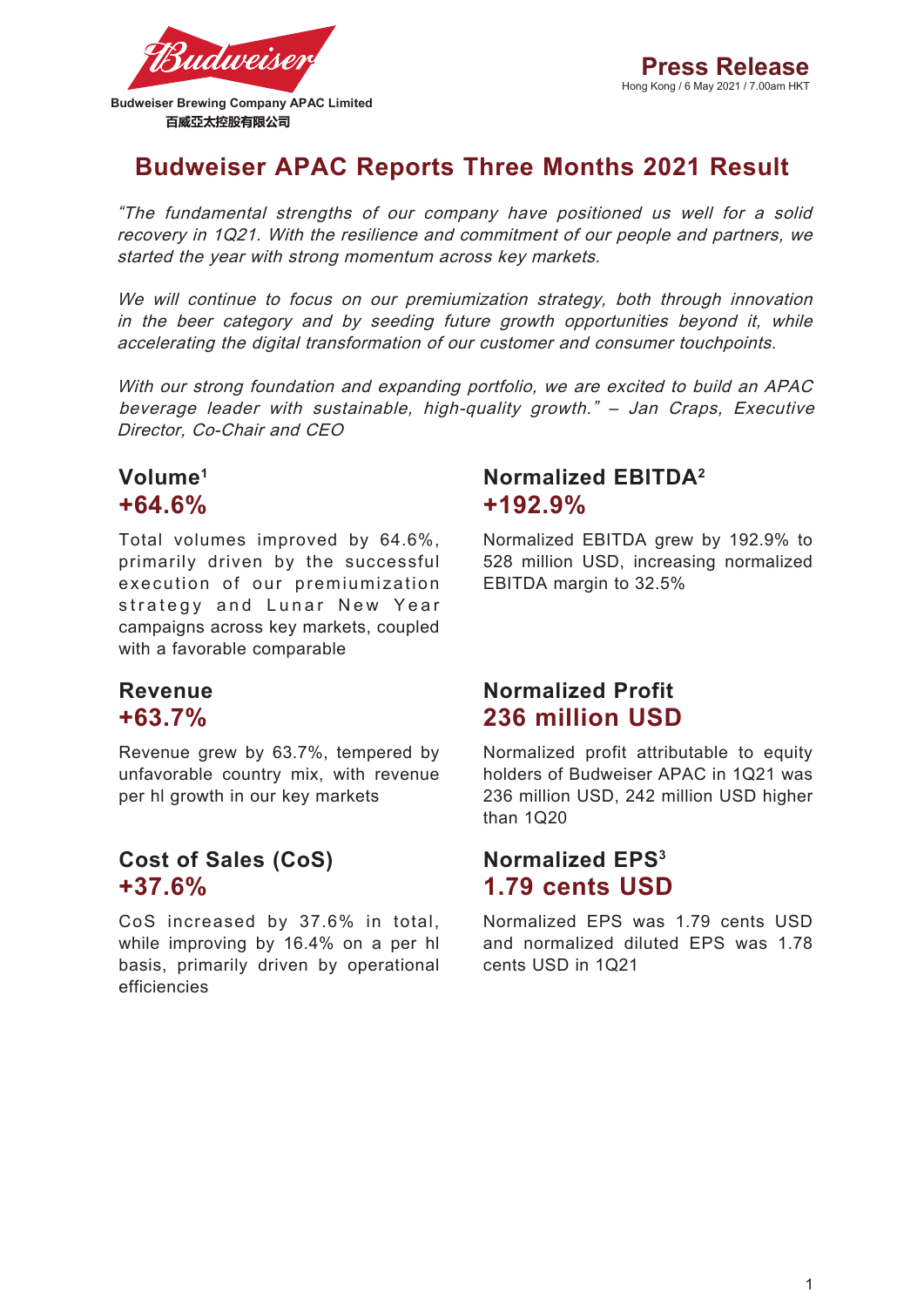

# **MANAGEMENT COMMENTS**

### **Strong execution of our premiumization strategy is driving top-line growth and market share gains across our key markets**

Our first quarter results reflected a significant industry recovery in China as well as the successful execution of our premiumization strategy across our key markets. Strong top-line growth of 63.7% in the first quarter of 2021 (1Q21) was primarily driven by a robust performance in China, coupled with a favorable comparable versus last year. Our normalized EBITDA increased by 192.9% in 1Q21, bringing our normalized EBITDA margin up to 32.5% in 1Q21. In addition, we estimate that we gained market share in all of our key markets.

| Figure 1. Consolidated performance (million USD)                   |             |             |                     |
|--------------------------------------------------------------------|-------------|-------------|---------------------|
|                                                                    |             |             | Organic             |
|                                                                    | <b>1Q21</b> | <b>1Q20</b> | growth <sup>1</sup> |
|                                                                    |             |             |                     |
| <b>Total volumes (thousand his)</b>                                | 20,787      | 12,772      | 64.6%               |
| <b>Revenue</b>                                                     | 1,626       | 956         | 63.7%               |
| Gross profit                                                       | 859         | 423         | 97.3%               |
| Gross margin                                                       | 52.8%       | 44.2%       | 897 bps             |
| Normalized EBITDA <sup>2</sup>                                     | 528         | 171         | 192.9%              |
| Normalized EBITDA margin                                           | 32.5%       | 17.9%       |                     |
| <b>Normalized EBIT</b>                                             | 342         | 14          |                     |
| Normalized EBIT margin                                             | 21.0%       | 1.5%        |                     |
| Profit attributable to equity holders of Budweiser APAC            | 233         | (41)        |                     |
| Normalized profit attributable to equity holders                   |             |             |                     |
| of Budweiser APAC                                                  | 236         | (6)         |                     |
| Normalized basic earnings/(loss) per share (cent USD) <sup>3</sup> | 1.79        | (0.05)      |                     |

Unless otherwise stated, the growth rates presented in this document are based on organic growth figures and refer to 1Q21 versus the same period of last year. Please refer to the end of this press release for important notes and disclaimers.

<sup>2</sup> Normalized EBITDA is a key financial measure regularly monitored by management in managing the Group's performance, capital and funding structure. Normalized EBITDA is calculated by excluding the following effects from profit attributable to equity holders of Budweiser APAC: (i) non-controlling interests; (ii) income tax expense; (iii) share of results of associates; (iv) net finance cost; (v) nonrecurring net finance cost; (vi) non-recurring items above EBIT (including non-recurring costs) and (vii) depreciation, amortization and impairment. Please refer to the "Reconciliation between profit/ (loss) attributable to equity holders and normalized EBITDA" section of this press release for further information.

<sup>3</sup> Normalized EPS calculation uses the normalized profit attributable to equity holders of Budweiser APAC divided by the weighted average number of shares outstanding deducting the shares held in trust held by a trustee (13,220,516,840 shares in 1Q21 and 13,220,397,000 shares in 1Q20).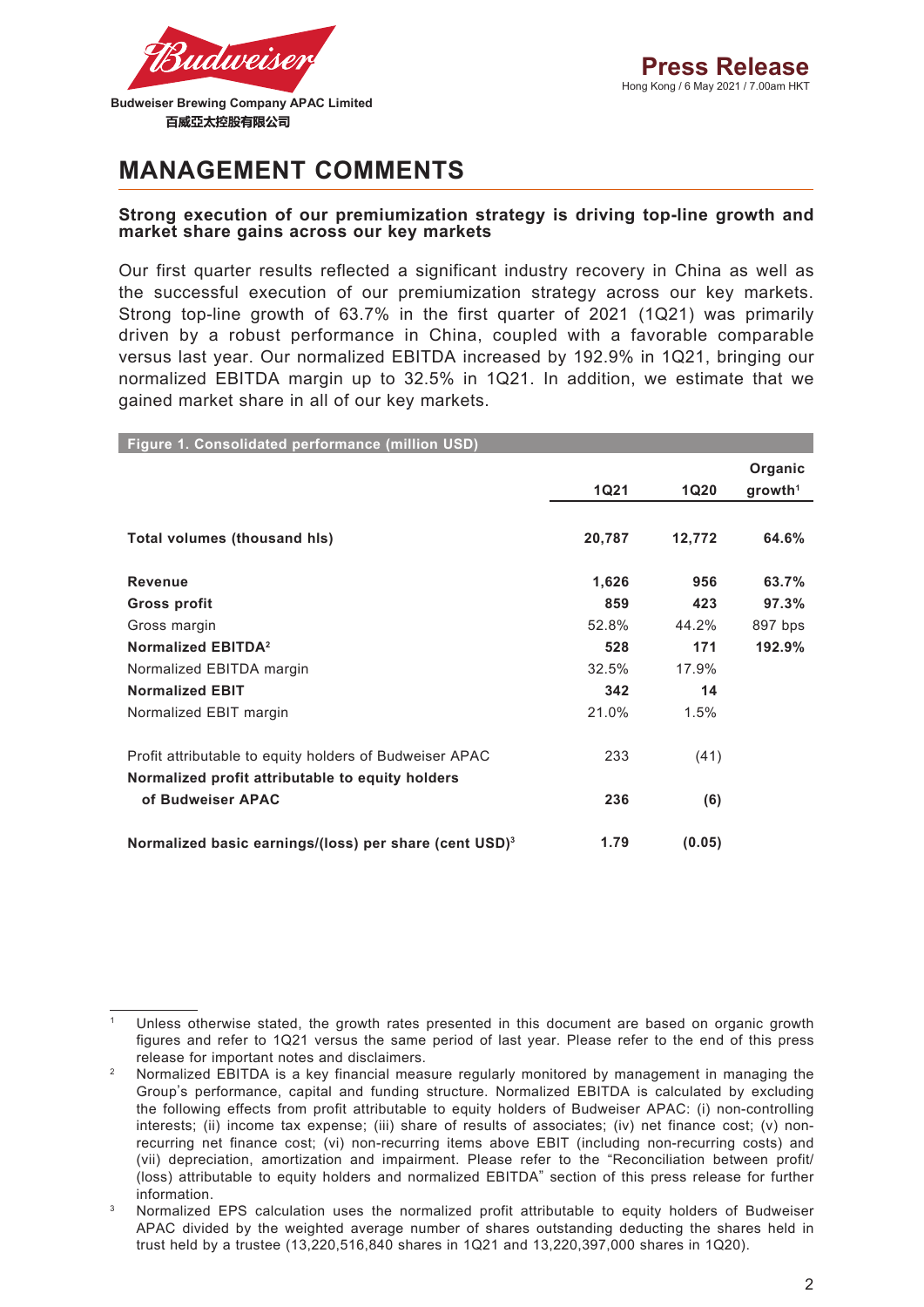

# **APAC WEST**

In 1Q21, our revenue in the APAC West region increased by 87.4%, driven by a volume increase of 79.5% and revenue per hl increase of 4.4%. Normalized EBITDA increased by 336.3% in 1Q21.

## **China**

We delivered volume growth of 84.6% in 1Q21, primarily driven by strong momentum from our Chinese New Year campaign and throughout the quarter, coupled with a favorable comparable versus last year. We estimate that we gained total market share in 1Q21, while maintaining a healthy level of channel inventory. According to Nielsen, we also gained market share in the in-home and e-commerce channels in 1Q21. Our revenue per hl grew by 4.3%, driven by the continued success of our premiumization strategy. Our revenue grew by 92.5% and EBITDA grew by 243.5% year-on-year, both above 2019 levels.

Our Premium and Super Premium portfolio continued to be our key growth engine. Budweiser doubled its revenue this quarter compared to 1Q20 and grew by doubledigits compared to 1Q19. Revenue from our Super Premium portfolio grew by strong double-digits year-on-year and compared to 1Q19.

In line with our premiumization strategy, we further enhanced our portfolio in Adjacencies with great brands beyond the beer category. We are excited to welcome Fireball Whisky, Buffalo Trace, Southern Comfort and other premium spirits from Sazerac into our portfolio. In the energy drinks category, we are excited to partner with the leading premium global brand, Red Bull. Leveraging our High End Company capabilities and extensive distribution network, these new exclusive distribution agreements in mainland China will allow us to provide diversified experiences to our consumers in different occasions, while capturing growth opportunities from accelerating trends in these premium categories.

We continue to advance our capabilities in the digital space. In 1Q21, we launched our proprietary business-to-business (B2B) digital platform, BEES (Xian Feng Gou), and activated over 4,000 outlets within the first few weeks of its launch. We continue to enhance BEES' functionality to help our customers improve their operational efficiency and leverage insights derived from data and analytics to drive topline growth.

With climate action as one of our top priorities, we are proud to have announced that our breweries in Wuhan, Kunming and Ziyang are 100% powered by renewable electricity through purchased renewable sources and our on-site solar panels. We are also actively working with our suppliers to reduce their carbon emissions, thereby reducing our overall carbon emissions along the whole supply chain. In March 2021, our glass supplier Huaxing completed its first on-site solar project at its Zhejiang plant, marking a significant milestone of our sustainability supplier engagement plan.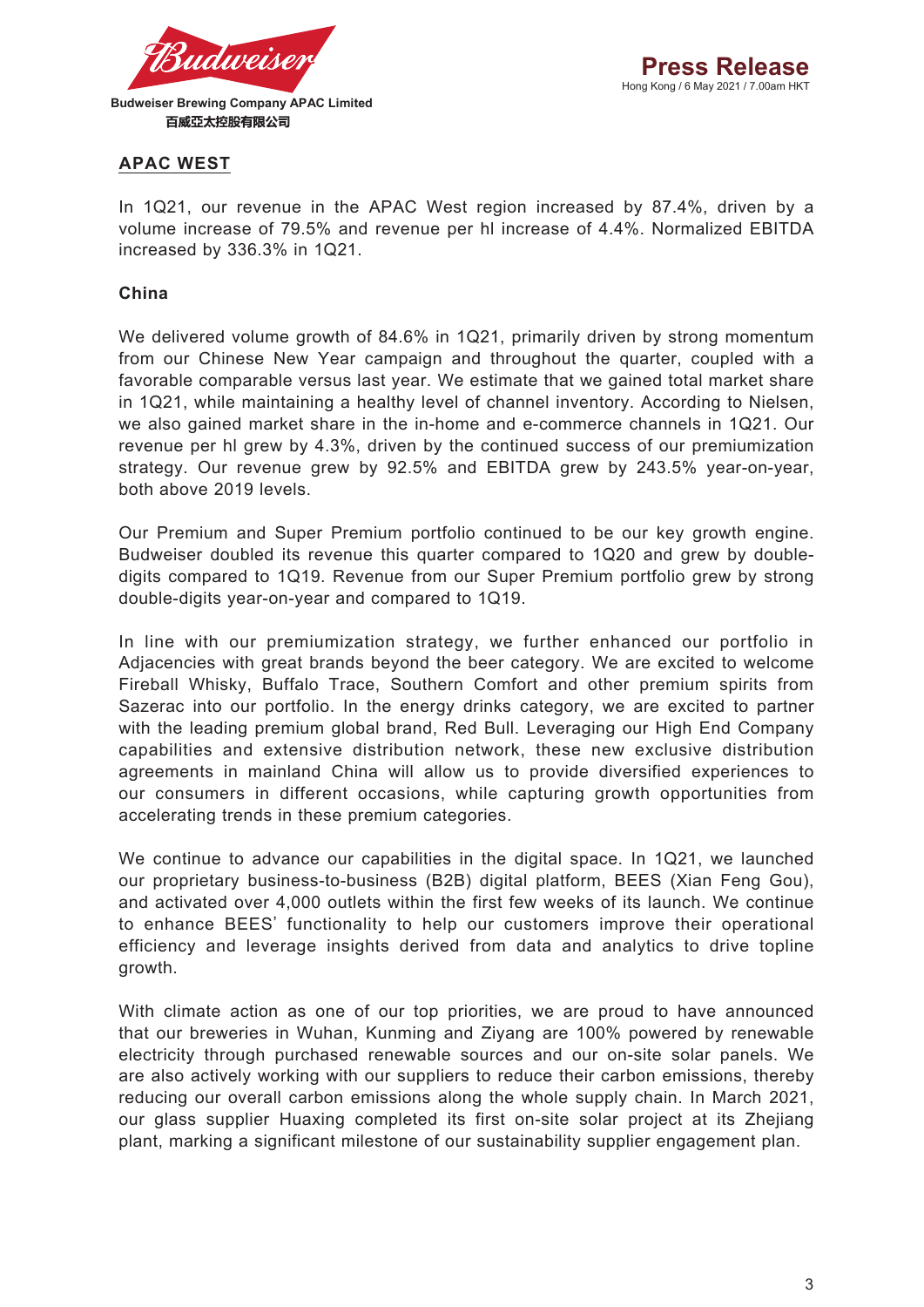

## **India**

With India experiencing a second wave of COVID-19 outbreak, the health and safety of our colleagues, business partners and the communities in which we operate remain our top priority. In 1Q21, we delivered double-digit growth in volume and revenue, driven by strong double-digit growth of our Premium, Super Premium and non-alcohol portfolios.

# **APAC EAST**

Our revenue in the APAC East region declined by 1.2% in 1Q21, as a 1.8% decline in volume was partially offset by revenue per hl growth of 0.6%. Normalized EBITDA declined by 22.1%, primarily driven by ongoing COVID-19 restrictions and commercial investment phasing in South Korea.

## **South Korea**

In South Korea, our volume declined by low single digits amid COVID-19 related restrictions. Nonetheless, we estimate that we grew our market share in both the in-home and on-premise channels, leading to a total market share gain despite unfavorable channel mix. This growth reflected the increasing sales momentum of Cass since our successful campaign last year.

In line with our commercial plans, we rolled out HANMAC nationwide in February 2021 to introduce more consumers to our classic lager innovation made with highquality domestic rice. We also launched an "All New Cass" campaign with a new and transparent bottle to further strengthen the share leadership position of Cass.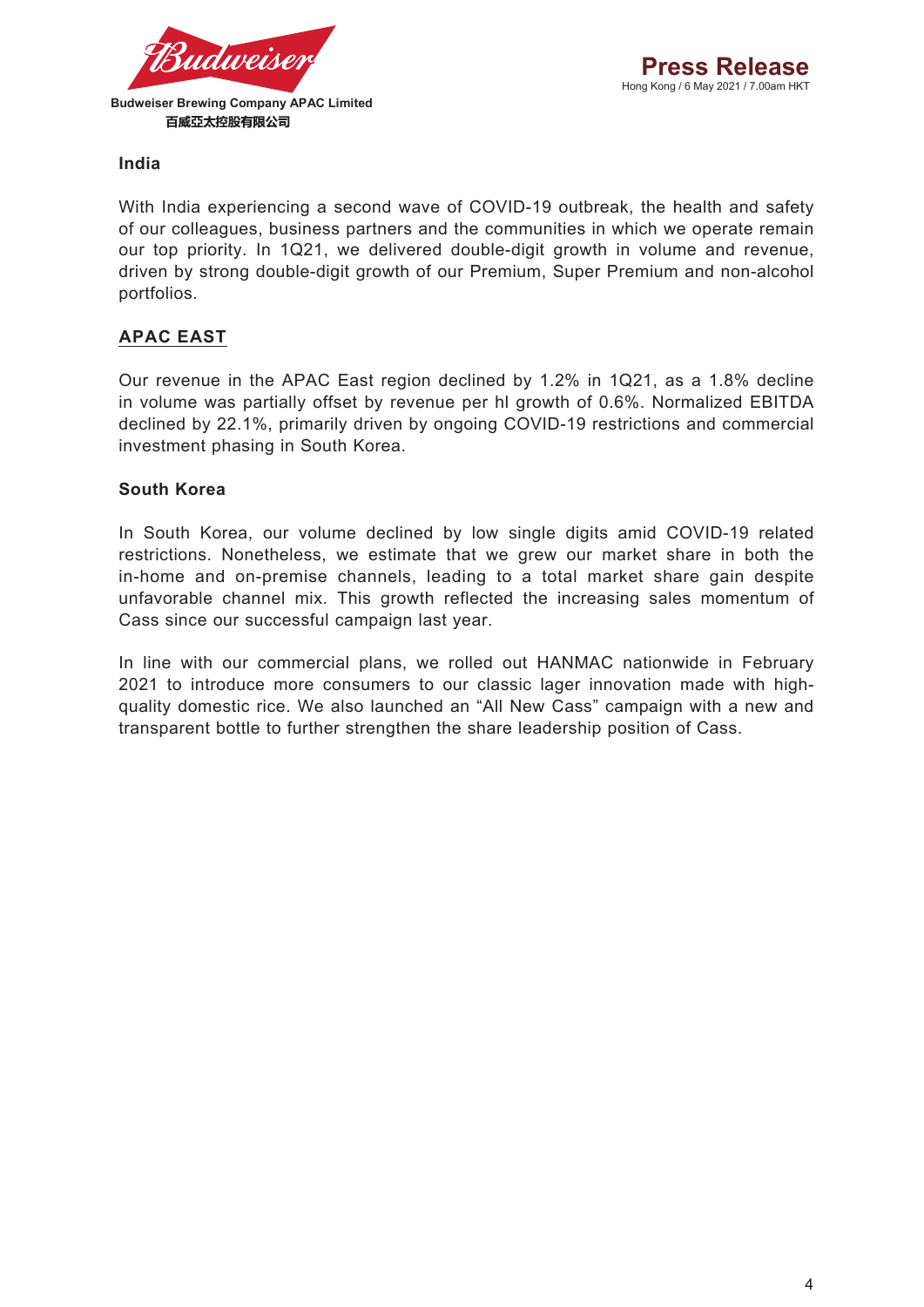

# **Budweiser APAC Consolidated Financial Information**

| Figure 2. Budweiser APAC consolidated income statement (million USD) |                |               |          |
|----------------------------------------------------------------------|----------------|---------------|----------|
|                                                                      |                |               | Organic  |
|                                                                      | <b>1Q21</b>    | <b>1Q20</b>   | growth   |
|                                                                      |                |               |          |
| <b>Total volumes (thousand his)</b>                                  | 20,787         | 12,772        | 64.6%    |
|                                                                      |                |               |          |
| <b>Revenue</b>                                                       | 1,626          | 956           | 63.7%    |
| Cost of sales                                                        | (767)          | (533)         | $-37.6%$ |
| <b>Gross profit</b>                                                  | 859            | 423           | 97.3%    |
| SG&A                                                                 | (545)          | (425)         | $-22.2%$ |
| Other operating income                                               | 28             | 16            | 30%      |
| Normalized profit from operations (normalized EBIT)                  | 342            | 14            |          |
| Non-recurring items above EBIT                                       | (4)            | (3)           |          |
| Net finance cost                                                     |                | (12)          |          |
| Share of results of associates                                       | 2              | 4             |          |
| Income tax expense                                                   | (100)          | (42)          |          |
| Profit/(loss) for the period                                         | 240            | (39)          |          |
| Profit attributable to non-controlling interests                     | $\overline{7}$ | $\mathcal{P}$ |          |
| Profit/(loss) attributable to equity holders of                      |                |               |          |
| <b>Budweiser APAC</b>                                                | 233            | (41)          |          |
|                                                                      |                |               |          |
| <b>Normalized EBITDA</b>                                             | 528            | 171           | 192.9%   |
| Normalized profit/(loss) attributable to equity holders              |                |               |          |
| of Budweiser APAC                                                    | 236            | (6)           |          |

### **Volumes**

Total volumes increased by 64.6% in 1Q21, primarily driven by the strong recovery in China and favorable comparable versus last year, partially offset by South Korea which was impacted by ongoing COVID-19 related restrictions

## **Revenue**

Revenue increased by 63.7% in 1Q21. Revenue per hl grew in all key markets tempered by unfavorable country mix; as a result, revenue per hl remained at a similar level as 1Q20

## **Cost of Sales (CoS)**

CoS increased by 37.6% overall in 1Q21, while improving by 16.4% on a per hl basis, primarily driven by operational efficiencies

## **Selling, General and Administrative Costs (SG&A)**

SG&A increased by 22.2% with distribution expenses increasing as our volumes recovered while commercial investments generally returned to pre-COVID levels adjusted for the timing of innovations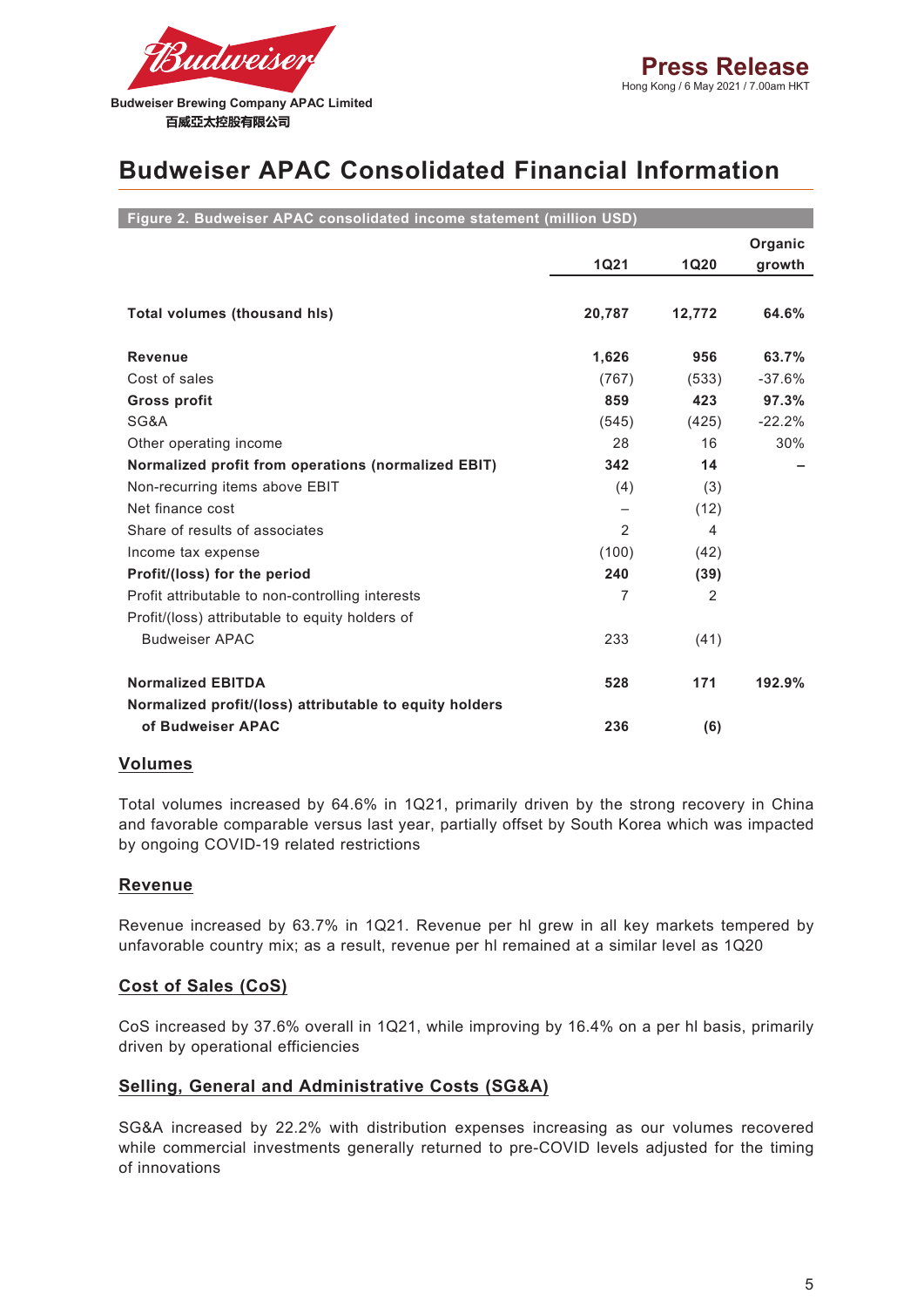

**Budweiser Brewing Company APAC Limited**  百威亞太控股有限公司

## **Non-recurring items above EBIT**

| Figure 3. Non-recurring items above EBIT (million USD) |             |      |
|--------------------------------------------------------|-------------|------|
|                                                        | <b>1Q21</b> | 1Q20 |
|                                                        |             |      |
| Cost arising from COVID-19 response activities         |             | (6)  |
| Costs associated with initial public offering          |             | 5    |
| Restructuring                                          | (4)         | (2)  |
| Impact on profit from operations                       | (4)         | (3)  |

## **Normalized profit/(loss) and profit/(loss)**

| Figure 4. Normalized profit/(loss) attributable to equity holders of Budweiser APAC (million USD) |             |             |
|---------------------------------------------------------------------------------------------------|-------------|-------------|
|                                                                                                   | <b>1Q21</b> | <b>1Q20</b> |
| Profit/(loss) attributable to equity holders of Budweiser APAC                                    | 233         | (41)        |
| Non-recurring items, before taxes                                                                 | 4           | 3           |
| Non-recurring taxes                                                                               | (1)         | 32          |
| Normalized profit/(loss) attributable to equity holders of<br><b>Budweiser APAC</b>               | 236         | (6)         |
| Earnings/(loss) per share<br>Figure 5a. Basic earnings/(loss) per share (cent USD)                |             |             |
|                                                                                                   | <b>1Q21</b> | <b>1Q20</b> |
| Basic earnings/(loss) per share                                                                   | 1.76        | (0.31)      |
| Non-recurring items, before tax                                                                   | 0.04        | 0.02        |
| Non-recurring taxes                                                                               | (0.01)      | 0.24        |
| Normalized basic earnings/(loss) per share                                                        | 1.79        | (0.05)      |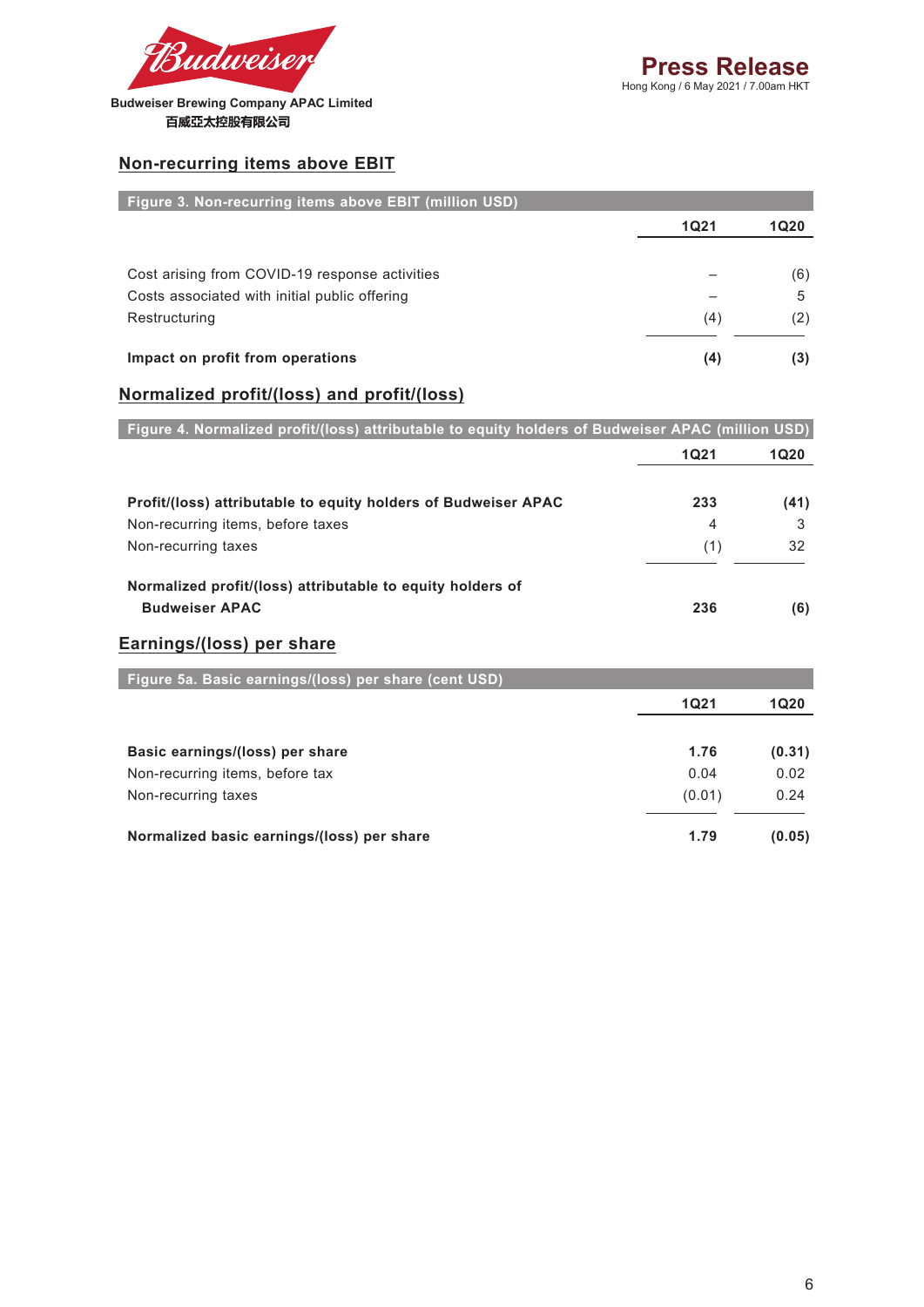

### **Budweiser Brewing Company APAC Limited**  百威亞太控股有限公司

| Figure 5b. Diluted earnings/(loss) per share (cent USD) |             |             |
|---------------------------------------------------------|-------------|-------------|
|                                                         | <b>1Q21</b> | <b>1Q20</b> |
| Diluted earnings/(loss) per share                       | 1.76        | (0.31)      |
| Non-recurring items, before tax                         | 0.03        | 0.02        |
| Non-recurring taxes                                     | (0.01)      | 0.24        |
| Normalized diluted earnings/(loss) per share            | 1.78        | (0.05)      |

### **Reconciliation between profit/(loss) attributable to equity holders and normalized EBITDA**

| Figure 6. Reconciliation of normalized EBITDA to profit/(loss) attributable to equity holders of<br><b>Budweiser APAC</b> |             |                   |
|---------------------------------------------------------------------------------------------------------------------------|-------------|-------------------|
|                                                                                                                           | <b>1Q21</b> | <b>1Q20</b>       |
| Profit/(loss) attributable to equity holders of Budweiser APAC                                                            | 233         | (41)              |
| Non-controlling interests                                                                                                 | 7           | 2                 |
| Profit/(loss) for the period                                                                                              | 240         | (39)              |
| Income tax expense (excluding non-recurring)                                                                              | 101         | 10                |
| Share of result of associates                                                                                             | (2)         | (4)               |
| Net finance cost                                                                                                          |             | $12 \overline{ }$ |
| Non-recurring items income tax (benefit)/expense                                                                          | (1)         | 32                |
| Non-recurring items above EBIT                                                                                            | 4           | 3                 |
| <b>Normalized EBIT</b>                                                                                                    | 342         | 14                |
| Depreciation, amortization and impairment                                                                                 | 186         | 157               |

**Normalized EBITDA 528 171**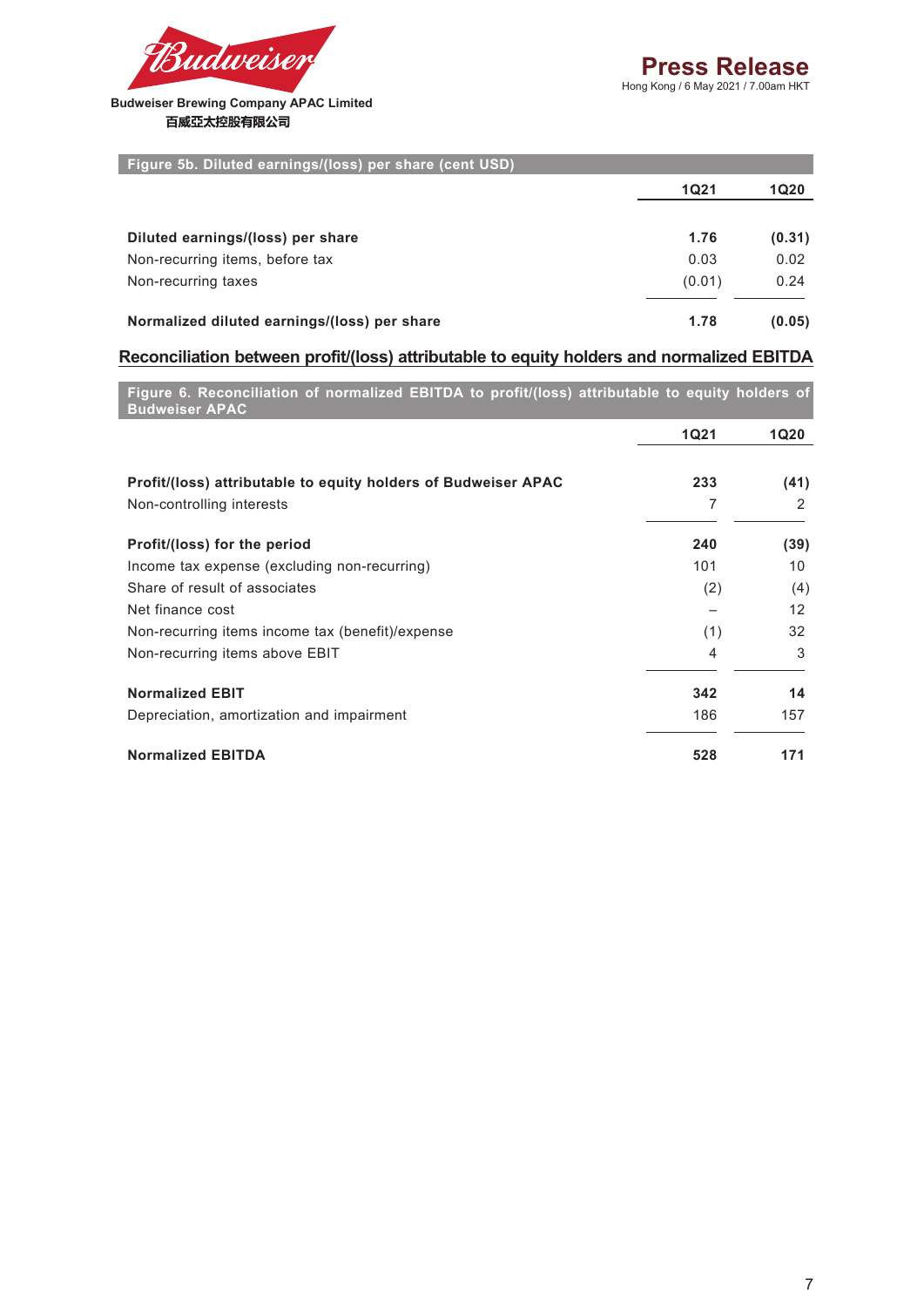

百威亞太控股有限公司

Normalized EBITDA is a key financial measure regularly monitored by management in managing the Group's performance, capital and funding structure.

Normalized EBITDA is calculated excluding the following effects from profit attributable to equity holders of Budweiser APAC: (i) non-controlling interests; (ii) income tax expense; (iii) share of results of associates; (iv) net finance cost; (v) non-recurring net finance cost; (vi) nonrecurring items above EBIT (including non-recurring costs) ; and (vii) depreciation, amortization and impairment.

Normalized EBITDA and normalized EBIT are not accounting measures under IFRS accounting and should not be considered as an alternative to profit/loss attributable to equity holders as a measure of operational performance, or an alternative to cash flow as a measure of liquidity. Normalized EBITDA and normalized EBIT do not have a standard calculation method and Budweiser APAC's definition of normalized EBITDA and normalized EBIT may not be comparable to that of other companies.

# **Notes**

To facilitate the understanding of Budweiser APAC's underlying performance, the analyses of growth, including all comments in this press release, unless otherwise indicated, are based on organic growth and normalized numbers. In other words, financials are analyzed eliminating the impact of changes in currencies on translation of foreign operations, and scope changes. Scope changes represent the impact of acquisitions and divestitures, the start or termination of activities or the transfer of activities between segments, curtailment gains and losses and year-overyear changes in accounting estimates and other assumptions that management does not consider as part of the underlying performance of the business.

Whenever presented in this document, all performance measures (EBITDA, EBIT, profit, tax rate, EPS) are presented on a "normalized" basis, which means they are presented before non-recurring items, unless otherwise indicated. Non-recurring items are either income or expenses which do not occur regularly as part of the normal activities of Budweiser APAC. They are presented separately because they are important for the understanding of the underlying sustainable performance of Budweiser APAC due to their size or nature. Normalized measures are additional measures used by management and should not replace the measures determined in accordance with IFRS as an indicator of Budweiser APAC's performance.

In particular, normalized EBITDA and normalized EBIT are not accounting measures under IFRS accounting. Normalized EBITDA and normalized EBIT should not be considered as an alternative to profit attributable to equity holders as a measure of operational performance, or an alternative to cash flow as a measure of liquidity. Normalized EBITDA and normalized EBIT do not have a standard calculation method and the Group's definition may not be comparable to that of other companies.

Values in the figures and annexes may not add up, due to rounding.